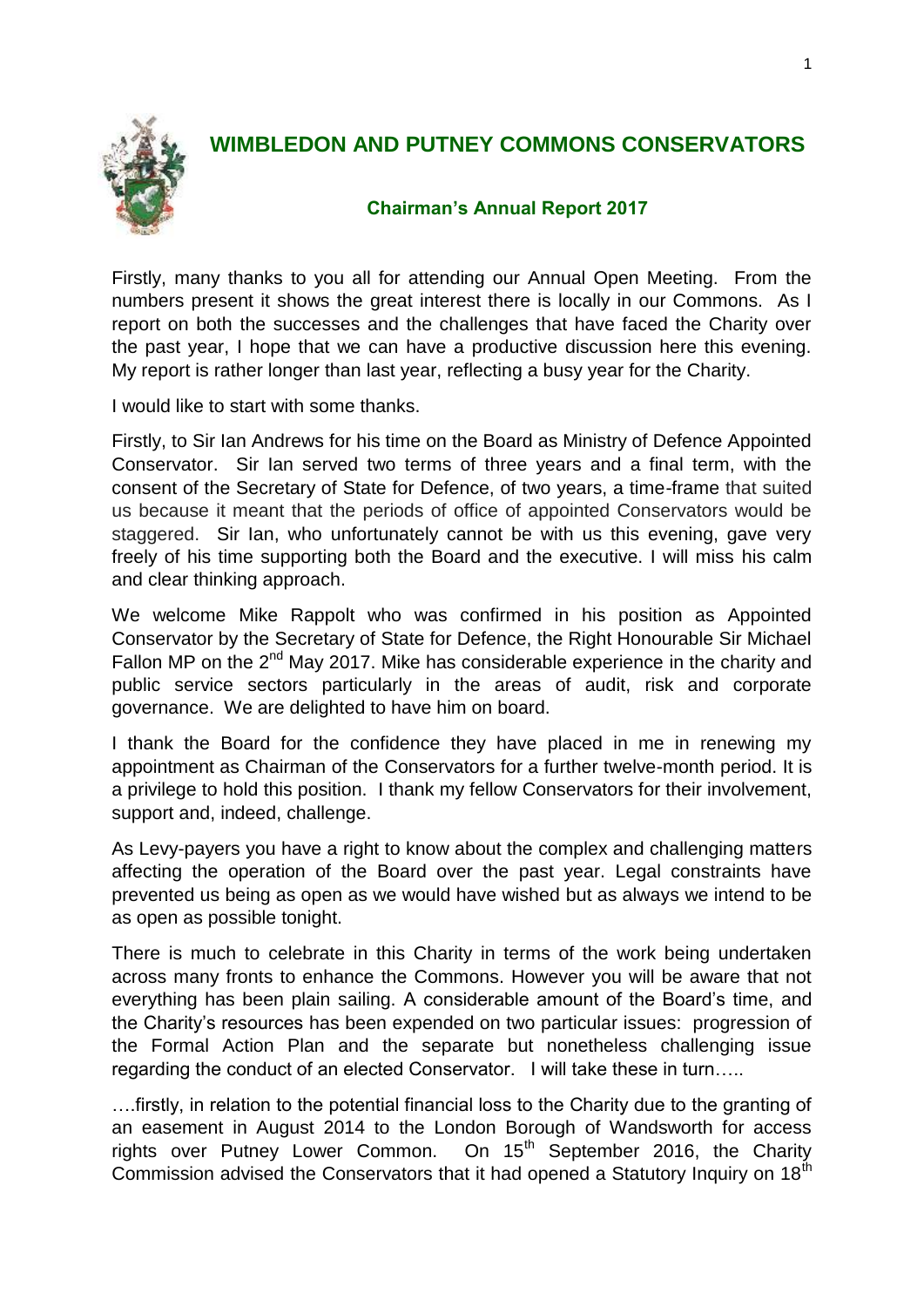August 2016 regarding progress with implementation of the Plan and other matters concerning management of the charity and risks it may be exposed to.

As many of you will know this has been a long running issue. The Conservators have been following a Formal Action Plan set by the Charity Commission, in effect our regulator. As part of this, in April 2016 the Charity received an Opinion of two leading counsel that it did not have to comply with sections 117-121 of the Charities Act 2011 requiring a Qualified Surveyors Report. However, the clear advice of our lawyers was that there was still a fiduciary duty to ensure that the terms on which the easement was granted were the best that could reasonably have been obtained for the Charity, having regard to the circumstances. An additional effect of this Counsel's Opinion was also to fix the relevant date for the valuation at 14<sup>th</sup> February 2012.

The Board agreed that its retained lawyers Charles Russell Speechlys (CRS) be instructed to undertake a tendering process to select an appropriate RICS surveyor to be instructed by them to prepare an independent retrospective valuation (RVR) as at this date:  $14^{th}$  February 2012.

The procurement process was led by CRS and, at its meeting on the  $10<sup>th</sup>$  October 2016, the Board agreed to accept the recommendation of our lawyers that Daniel Watney be appointed to undertake the RVR.

The Daniel Watney RVR concluded that there had been a loss to the Charity of around £325,000.

Having formally received the RVR, two Conservators who were in office when the Charity agreed to enter into an easement with Wandsworth Borough Council in February 2012 recused themselves on the advice of CRS from any further involvement in the consideration of the loss and the feasibility of recovery of charitable funds. They did not take part in any further meetings addressing this matter. The Commission was also advised, on the advice of CRS, that a third Conservator who had been appointed on 25<sup>th</sup> April 2013 and the Charity's CEO who had been appointed on the 1st March 2014 were not conflicted, as both had been appointed after the 'relevant date' of 14<sup>th</sup> February 2012.

As required by the Commission's Formal Action Plan, the non-conflicted Conservators sought and fully considered legal advice of its retained lawyers, including Opinions from two QCs on implications arising from the retrospective valuation.

In early February 2017 the non-conflicted Board members met to consider the two Opinions and the advice of CRS, who were also present at the meeting. The clear advice was that the possibility of success in claims against any Conservators or former Conservators or Gregsons was low and as Drivers Jonas no longer existed this left Deloitte (who had acquired Drivers Jonas). Without further considerable research and expenditure, the Charity's advisors were unable to say there was any potential to make a successful claim against Deloitte. There was a strong possibility that the expenditure involved in building the case for a claim, and pursuing a claim,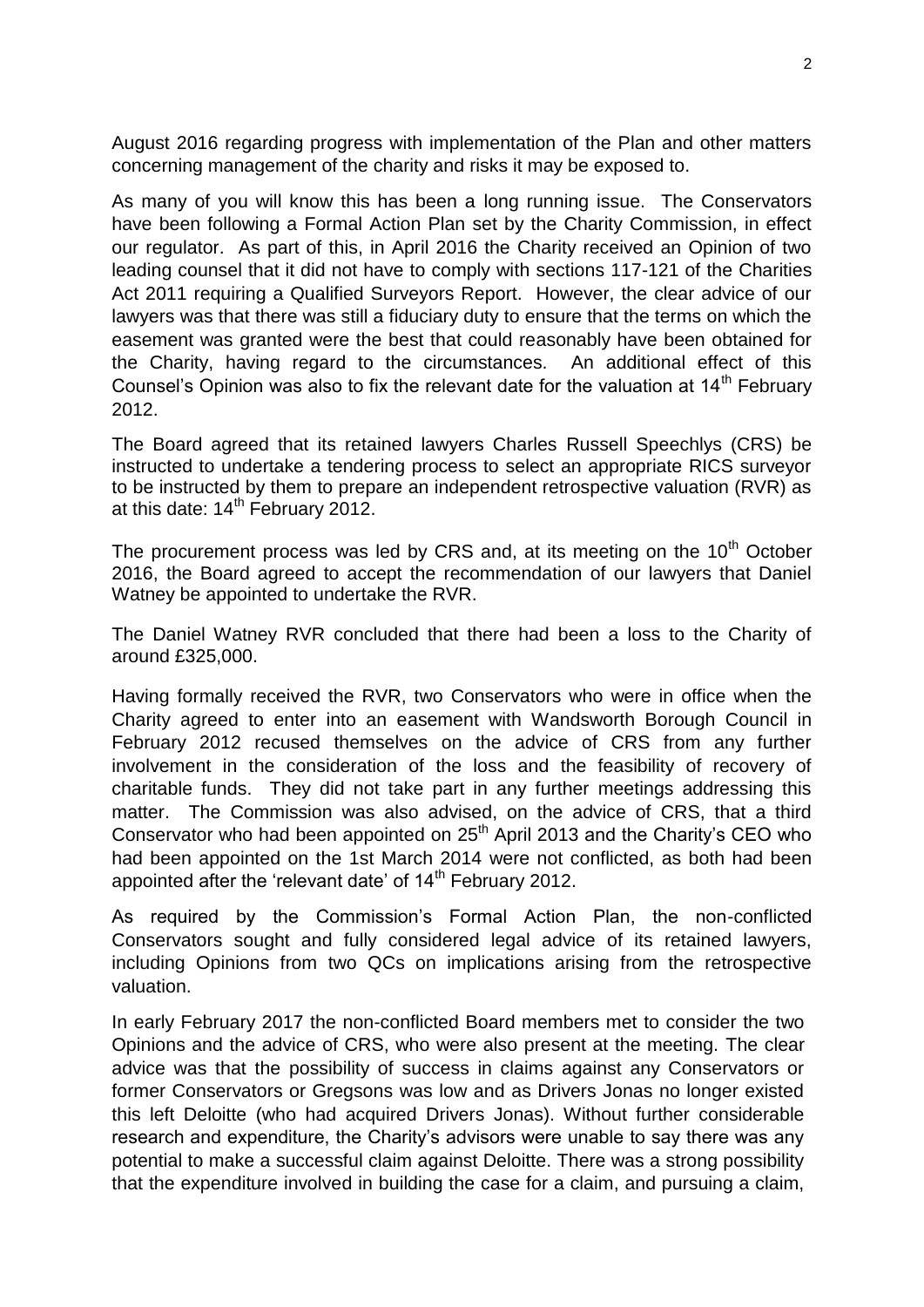would exceed any sum that could be recovered. These points were examined at length.

The non-conflicted Board resolved that, in view of the clear advice received it would not be in the best interests of the Charity to incur any further costs pursuing these matters, and that therefore in its view, the Charity Commission's Formal Action Plan of the 22nd October 2015 had now been completed.

On the advice of its lawyers the Charity wrote to the Commission to advise that in its view it had completed the Formal Action Plan. The Commission responded advising that the Statutory Inquiry was on-going.

On the 31<sup>st</sup> May 2017 the Charity Commission advised the Conservators that it had appointed an Interim Manager. The reasons for this were that, in the view of the Commission:

- the trustees had made very slow progress in completing the Action Plan
- while noting that the trustees have made further progress in completing the Action Plan, the Commission was concerned that the recent trustee decision was not based on comprehensive information and advice
- there is a dispute amongst the trustees which has led to one trustee being excluded from the decision making and the Commission considers the ongoing dispute is hampering the proper and effective management of the Charity.

All of these were deemed to be misconduct and/or mismanagement in the administration of the Charity.

The Commission noted (and I quote): '*The Commission considers that the trustees have demonstrated their ability and willingness to operate the charity and has decided that they should continue to do so. The Commission's only current concern is in relation to the disposal of the 2014 easement and the dispute this has led to within the trustee body. Accordingly the interim manager will only be appointed in a limited role with the Charity's trustees continuing to fulfil the other functions of the charity'* 

The terms of reference of the Interim Manager are specific: '*To consider the Charity's trustees' decision of the 8th February 2017 not to take legal action to recover the loss suffered by the charity following the granting of an easement to the London Borough of Wandsworth in August 2014 for access rights over Putney Lower Common for £350,000 which was a significant undervalue ("the decision"), and whether further action needs to be taken.'*

We welcome the appointment of the Interim Manager and look forward to final resolution of this long running issue.

I said earlier that we wished to be as open as possible tonight and had hoped to be in a position to release further documentation this evening.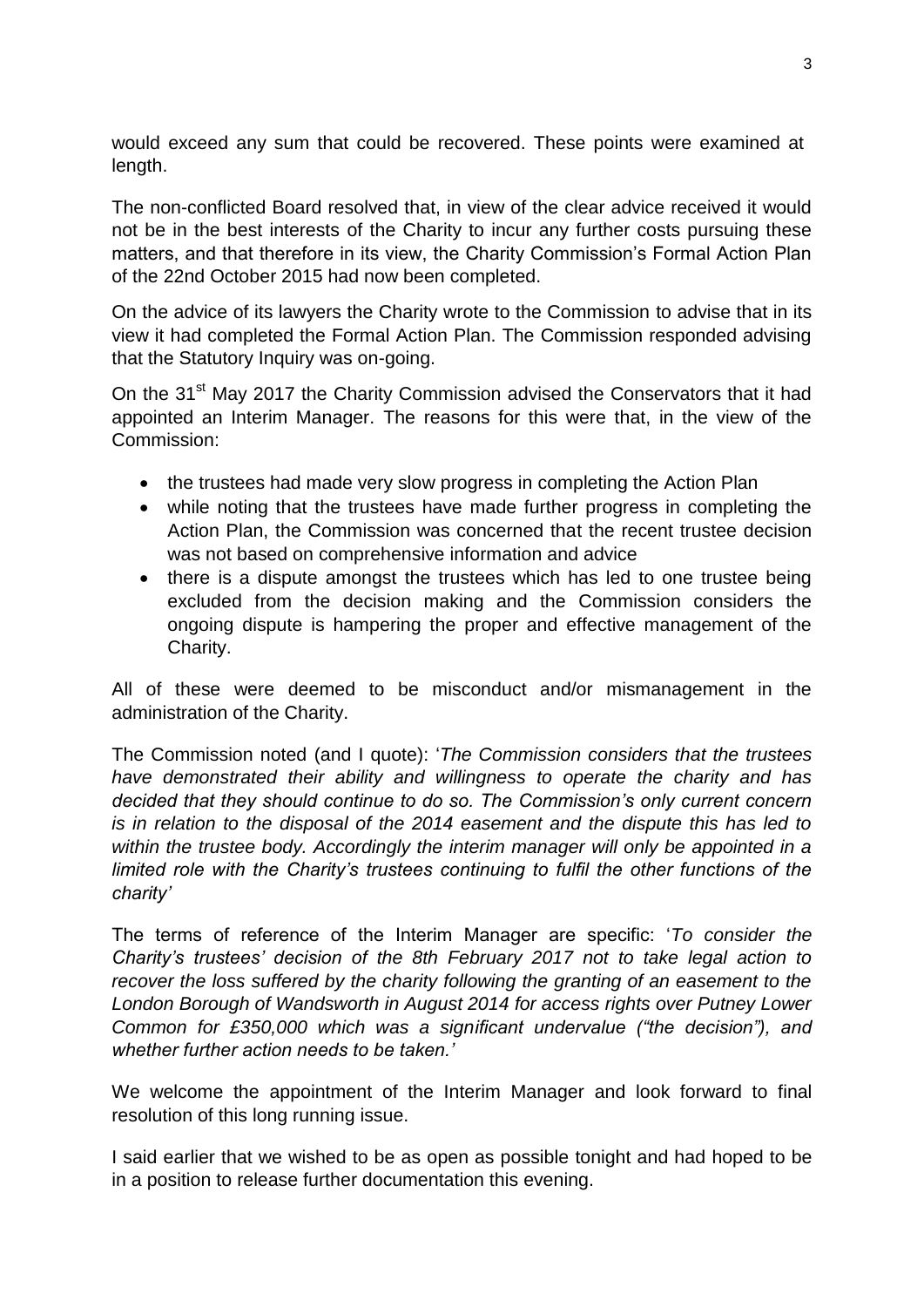However the Interim Manager spoke with our lawyers CRS yesterday and said that '*it would not be appropriate at this stage for matters which form the subject of his appointment to find their way into the public domain*.'

CRS further comment: '*The Commission is a public authority and conducting an inquiry, and it is possible that the disclosure of the requested information will hamper their interim manager's work and therefore have an adverse effect on the result*.'

I appreciate that this will feel disappointing to some but we cannot do anything that will prejudice the work of the Interim Manager at this time. Once again, despite our best intentions, our desire to be more open has been frustrated.

As the Board has sought to progress the Formal Action Plan and then the requirements under the Statutory Inquiry, matters to which the whole Board, all Conservators, have been committed, regrettably we have had to deal with an additional and separate difficulty - the conduct of an elected Conservator. I am not sure it is necessary, or appropriate, to go into the full detail of this. However, earlier I referred to the three points about misconduct and mismanagement highlighted by the Commission as reasons for appointing an Interim Manager.

The third of these refers to a dispute on the Board which (and I quote) '*in the Commission's view, are centred round the granting of the 2014 easement'* 

Yes, there have been differing viewpoints expressed, not uncommon on a Board. However, there is an additional dispute which relates to what is acceptable behaviour by a trustee – any trustee - of a charity.

John Cameron brings things of value to the Board, as do all members of the Board. However, the way in which John has conducted himself in bringing and pursuing these issues has caused significant disruption within the Board, to the executive, and to the Charity generally. This has not helped the situation, particularly regarding the Putney Hospital easement issue. Nor, I believe, has it helped John to fulfil his duties as a trustee of a charity, with its collective responsibilities.

In August 2016, the Board sought legal advice on how to deal appropriately with the actions of John Cameron. The advice noted that the Charity had no specific constitutional powers regarding conduct of a trustee, however, the lawyers considered that the level of transgressions had been breached to such an extent, that an internal disciplinary procedure be conducted in accordance with the Charity's agreed Disciplinary Procedures.

The Board commenced an internal investigation and, in order to protect the Charity, put Interim Measures in place against John. These included preventing him from having further input to the implementation of the Formal Action Plan.

The investigation concluded that John Cameron had breached the WPCC Principles and Standards, Terms of Reference and Code of Conduct that he had signed as part of the pre-election process in 2014. The investigation concluded that it would be in the best interests of the Charity if he resigned.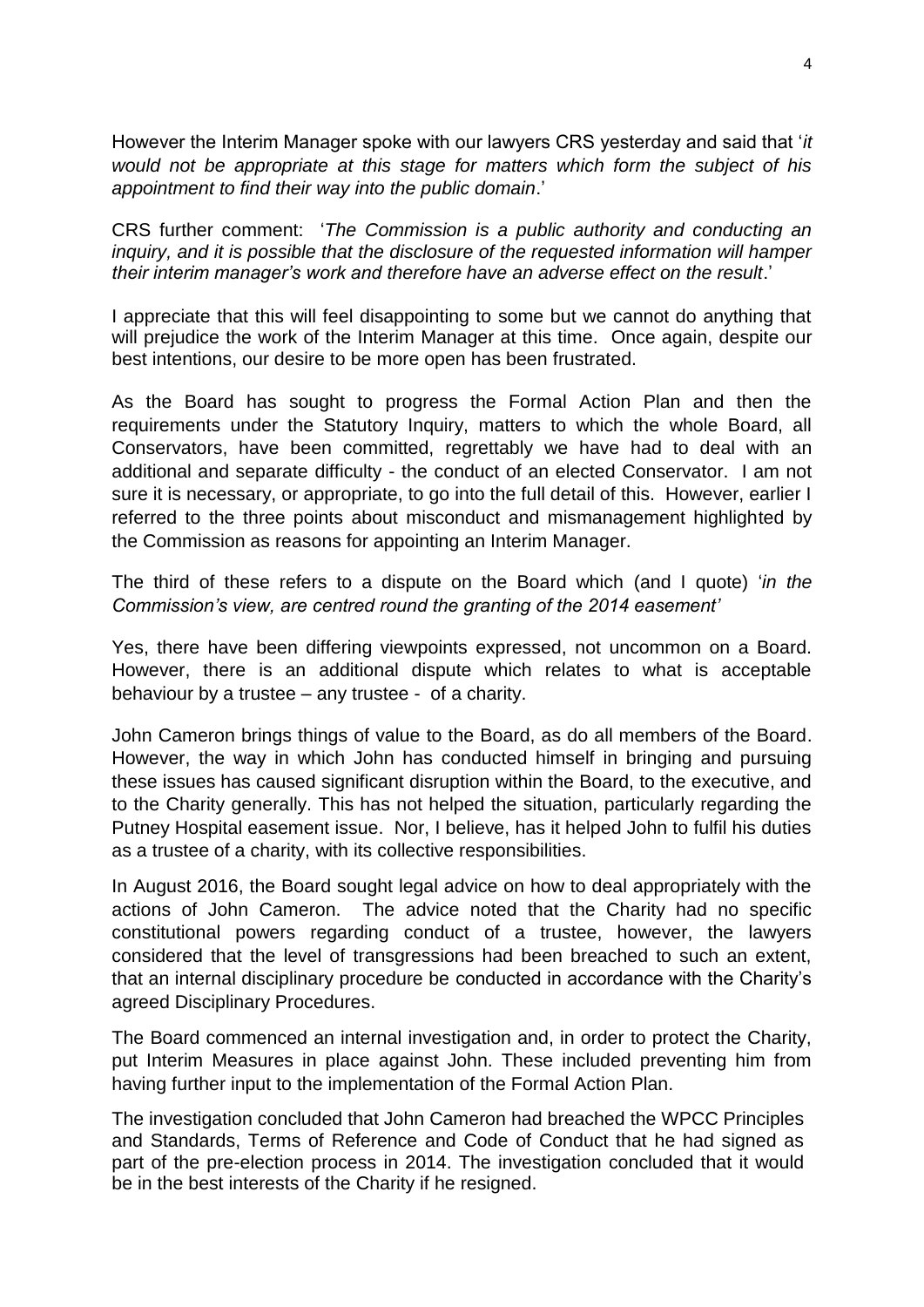With regret, the Board approved this position at its December 2016 meeting. John was advised of the decision of the Board and the right of appeal. He did not appeal the decision of the Board nor did he resign.

On the 30th January 2017, on the advice of its lawyers, and having exhausted the options available to it under its governing constitution, (Wimbledon and Putney Commons Act 1871 and Commissioners Clauses 1847), in terms of dealing with an individual in such circumstances, the Board wrote to the Charity Commission as the Regulator requesting that it exercise its regulatory powers.

In a letter of the 10th February 2017 the Commission advised that ' …[it] *is not prepared to take any action at the present time.'* However, the Commission subsequently wrote on 31st March that it"*….has recently written to Mr Cameron in respect of releasing genuinely confidential information which has been obtained in his capacity as a trustee of the Charity*."

As I conclude this part of my Report, I wish to stress that the Board continues to provide its full co-operation to the Statutory Inquiry and to the Interim Manager.

I'd like to turn now to consider some of the hugely successful work that the Charity has achieved over the past year, areas where really constructive energy has been expended.

When pursuing your activities on the Common how many times have you been asked the way to the Windmill – the iconic Grade II listed structure on Wimbledon Common? Well it is now fully restored.

Its restoration was a particular highlight, and we are grateful to the Windmill Trustees for their assistance. Water penetration over recent years had resulted in degradation of the building's structure and this was found to have also contributed to the dramatic collapse of one of the sails in August 2015. Restoration works were undertaken by specialist millwrights Owlsworth IJP, overseen by local conservation architects Marcus Beale Associates.

With the sails restored, the cap is once again rotating in the wind, all made possible by the grant from the Heritage Lottery Fund of £100,000 and generous donations from several local residents and funding from the Wimbledon Foundation (the charity arm of the AELTC) for which we are most grateful. Thank you.

Throughout the year a great deal of work has been undertaken in progressing the implementation of the landscape restoration works associated with the New Development at Putney Lower Common. All these works were funded by Wandsworth Borough Council as part of the overall development costs. I am delighted that Mark Loxton, Landscape Architect with Adam Loxton Partnership is with us this evening to provide a presentation on the restoration works. For those who haven't been on site recently I really would encourage you to go and see the new landscaping and wildflower meadows, they look spectacular.

As stewards of these magnificent open spaces much of our work is rightly focused around the conservation, enhancement and protection of the Commons natural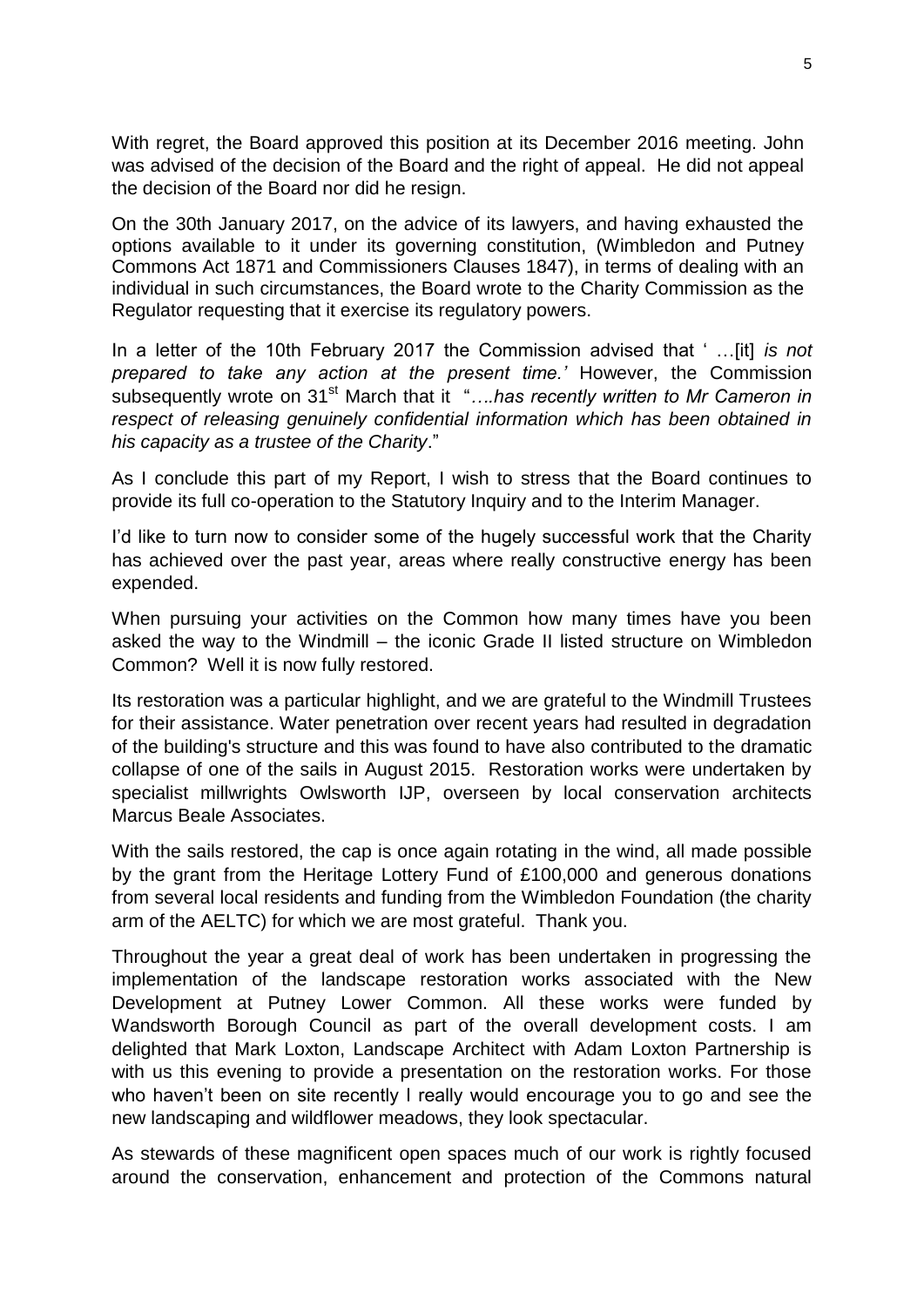aspect. It is for that reason that I am particularly pleased that our first ever 'Commons-wide' vegetation survey, following national methodology, has been completed, providing a base-line against which to monitor our progress and from which a land management plan will be developed.

Our Wildlife and Conservation Forum, ably led by Dr Ros Taylor the DEFRA Appointed Conservator, continues to give great support to the Commons. The monitoring activities of the Forum, particularly on The Plain have helped Conservators and staff gain a much greater understanding of the impact of management activities.

2016 was also the final year of the Commons' funding under Natural England's Higher Level Stewardship Scheme. The funding provided through this initiative has enabled continued restoration of our heathlands and acid grassland communities. A bid to the government's replacement, Countryside Stewardship scheme has been submitted and officers are liaising with Natural England's Case Officer. This is also the last year of the English Woodland Grant Scheme and officers are also liaising with the Forestry Commission on a new application.

The work of our volunteers, continues to expand. From the monitoring work as stated above, to the Saturday morning "scrub bashers", some 3,440 volunteering hours were provided last year.

The work of the Saturday morning volunteers has been integral to supplementing the activities of our small maintenance team and, together, they have removed significant areas of invasive scrub and trees. This is particularly important in retaining the sites special SSSI and SAC designations.

Many other groups were involved with conservation activities on the Commons including groups from a local Muslim Youth Association, the Girl Guides, volunteers from the National Citizenship Service and a number of local schools.

As a matter of interest to us all here this evening – who has been involved in volunteering – be it scrub bashing, litter picking, monitoring or other volunteering work on the Commons?

The passion of the community in caring for and being involved in the Commons is apparent and really, really appreciated. Thank you all.

A range of popular externally-led walks and talks on the Commons took place during 2016. These are raising awareness of our Charity and the work it does.

I will list four:

- 1. Bat, bird and fungi walks attracting in excess of 150 people.
- 2. In response to a number of sightings of hedgehogs on Putney Lower Common, the Wildlife and Conservation Forum organised an evening talk in February 2017 by hedgehog expert Dr Nigel Reeve that attracted over 80 guests.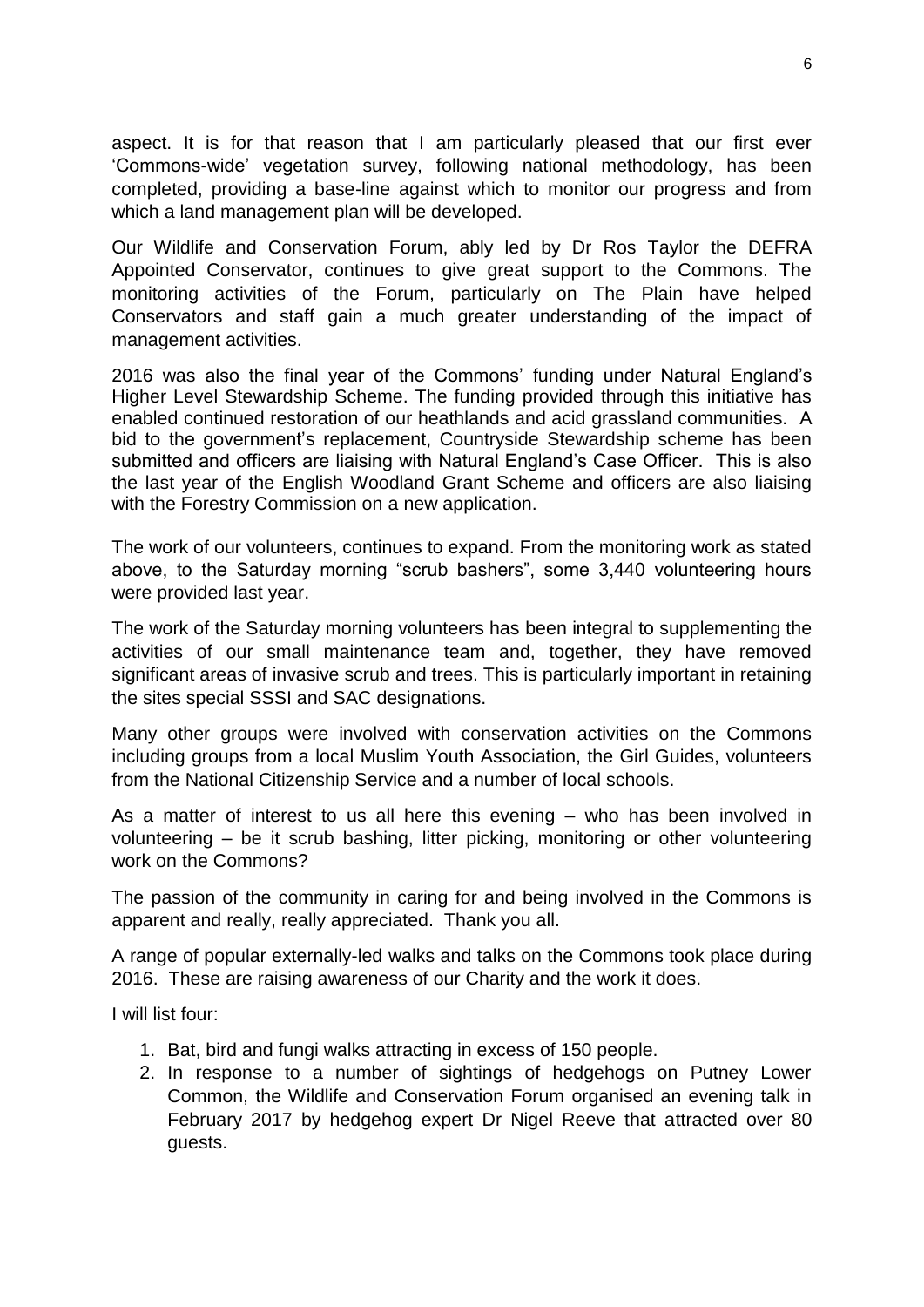- 3. The annual BioBlitz, our weekend of nature in June, once again proved successful with all the nature walks over-subscribed. Many of those attending were children and their obvious enthusiasm for learning about our wildlife is encouraging for the future.
- 4. The Annual Commons Open Day continues to go from strength to strength and in 2016 there were over 60 stalls and entertainers for the attending public. It is difficult to estimate numbers, but our assessment was that at least 4- 5,000 people visited the event throughout the day.

As reported in the recent edition of Commons News, we have launched a fundraising appeal dedicated towards improving access within the Commons, starting with Inner Windmill Road, one of the main arterial access routes across the Common. We are most grateful for the response we have had since the launch of this appeal and I am delighted to report that the total received to date is £17,174 (before the addition of Gift Aid). Thank you to all who have so generously donated. This will help with improvement of access for all – able-bodied and those less ablebodied.

A consultation is currently underway regarding a proposal to introduce voluntary contributions at the Windmill car park. Such schemes operate at National Trust and other public open space car parks and would provide another valuable way to raise much needed funds for the protection and preservation of the Commons. Please do log onto our website.

I am particularly pleased as I near the end of my report to announce the launch of the Commons first ever strategy

Our Governance Review undertaken in 2014 placed considerable emphasis on the need to develop a Commons Strategy. There are many reasons for having a strategy for a site as complex and special as the Commons, not least providing a framework for consistent, long-term management based on an agreed set of policy priorities.

To develop this longer term strategic plan the Board enlisted the support of the Stakeholder Group. A dedicated team of representative users and interest groups worked over the past fifteen months with the Senior Leadership Team to develop a draft strategy that was presented to the Board in a workshop in March 2017 and subsequently approved by the Board at its April 2017. The Charity owes Clive Hilton, Judith Chegwidden and Claire Seignior our grateful thanks for the time and effort they have put into progressing this document.

Five strategic areas of key responsibilities were identified, each with its own overriding objective. These ranged from Natural & Cultural Heritage to Access & Recreation; Community; Communication & Promotion and Governing Wimbledon and Putney Commons.

The development of the strategy, which will be published on our website, will enable the Board to look at ways of managing financial and natural resources more efficiently, particularly given the competing demands on the Charity's limited finances.